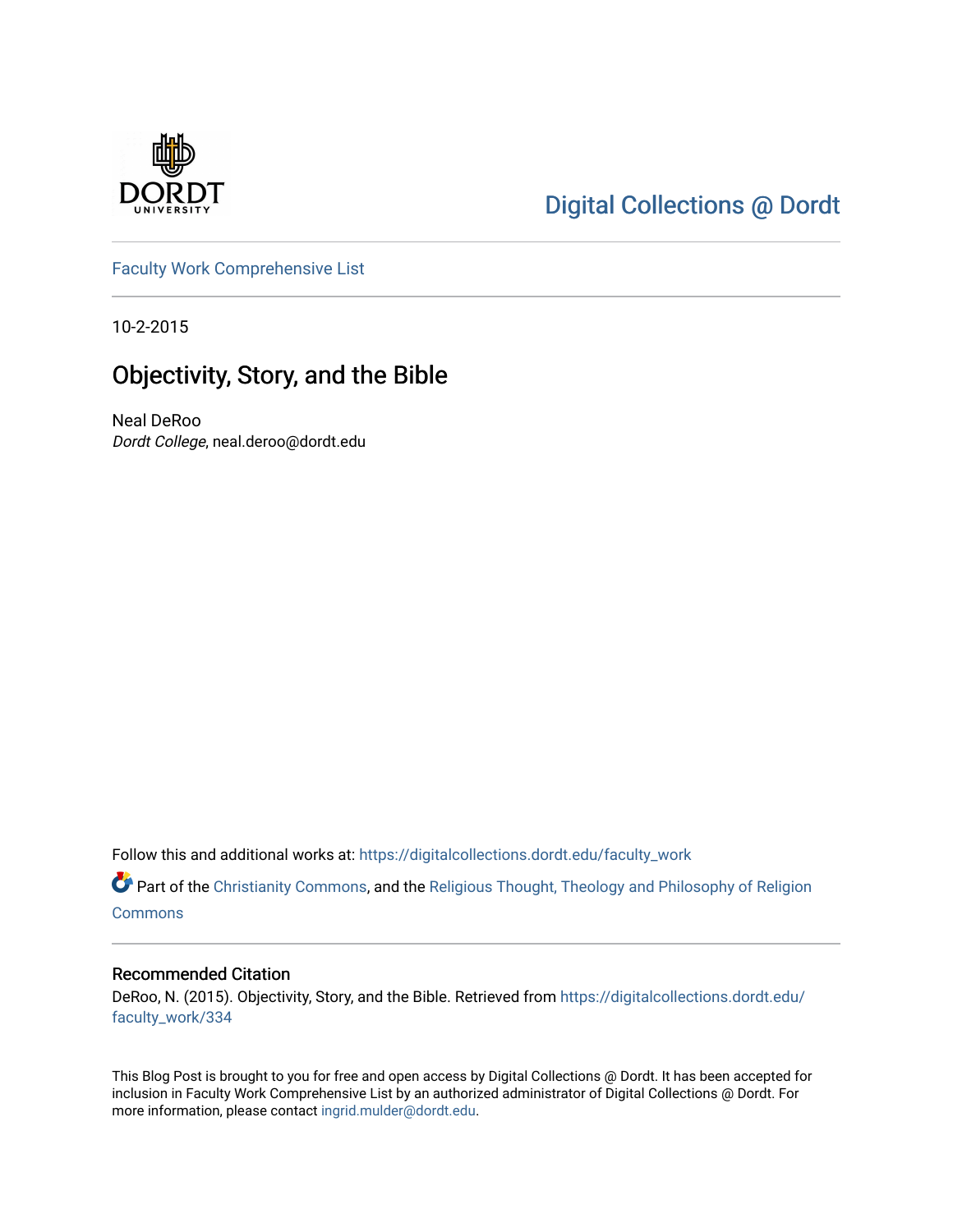## Objectivity, Story, and the Bible

#### Abstract

"The power of these stories comes from the unique way they plug into human living."

Posting about the truth of Christianity from In All Things - an online hub committed to the claim that the life, death, and resurrection of Jesus Christ has implications for the entire world.

<http://inallthings.org/objectivity-story-and-the-bible/>

#### Keywords

In All Things, truth, Bible, narrative, spiritual life

#### **Disciplines**

Christianity | Religious Thought, Theology and Philosophy of Religion

#### **Comments**

[In All Things](http://inallthings.org/) is a publication of the [Andreas Center for Reformed Scholarship and Service](http://www.dordt.edu/services_support/andreas_center/) at Dordt [College](http://www.dordt.edu/).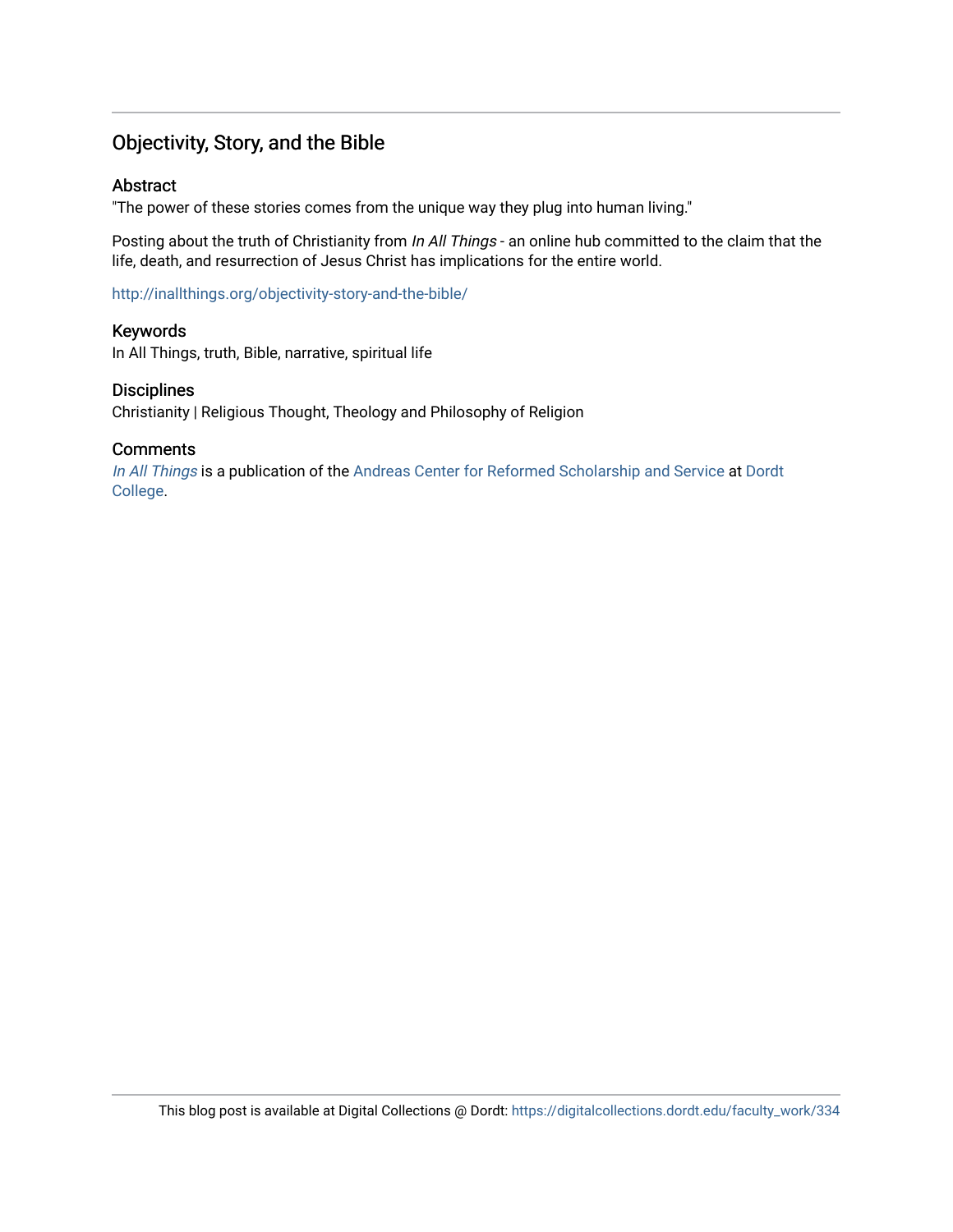# **Objectivity, Story, and the Bible**

*inallthings.org[/objectivity-story-and-the-bible/](http://inallthings.org/objectivity-story-and-the-bible/)* 

#### Neal DeRoo

I'm no story-teller. My disciplinary training (in philosophy) doesn't exactly prepare me to entertain the crowds (except that my wife occasionally posts sentences from out of my scholarly work on her Facebook feed, because she thinks they're so boring, academic and stuffy as to be literally laughable). But I like a good story as much as the next person. There is, after all, something about stories that works on a deeper register. The best stories move us in ways that we can't quite articulate, may not even understand, but yet leave us looking at the world differently than we did before. Just like some images can't be unseen (why didn't I knock first?), some stories can't be unheard.

The power of these stories comes from the unique way they plug into human living. Donald Roth's piece about operative [metaphors](http://inallthings.org/discipleship-and-metaphor/) does a good job of exploring this from the perspective of how the Biblical story can shape our lives in different ways. After discussing the Scriptural metaphors of "Kingdom Citizens" v. "Pilgrims in exile," he points out that "while we may resonate with both of these metaphors at different times in our lives, we will never resonate with both equally at once. Nevertheless, both remain completely true at one time."

This idea that two interpretations of the Bible can be both different and simultaneously true is very common. We aren't really surprised to read such things about (at least some) Biblical stories, despite the fact that there are a lot of things in our lives that don't work that way. Normally, we do not expect things to be both different and simultaneously true. When referring to objects, especially, there seems to have to be one (and only one) right answer: if I say the grass is green and you say the grass is brown, we can't both be right at the same time. We are making a claim about the way things are (something just is like this or that), and that claim is either true (if that's how things really are) or false (if that's not how things are).

We often refer to claims of these kinds as "objective" claims, because they say something about objects, about the state of things in the world. But stories don't primarily make objective claims. That is, stories communicate truths differently than claims about objects do. This is the power of narrative, and it's why stories work on a level that is deeper than our understanding.

And they can do that so well because our primary orientation to the world is not an objective one. We are not created primarily to interact with the world as a collection of 'things,' or with God as an 'object.' Rather, we relate to the world as [creation](http://inallthings.org/everything-is-related/), that is, as fellow creatures created to be in relation with God, who is a living person. Our primary experience of the world is that of creaturely dependence, not of objectivity.

Narrative, I think, reminds us (though not consciously) of this dependence. We don't evaluate the story at arm's length, we submerse ourselves in the story; we are drawn into a web of setting, characters, and action and are then taken along for the ride. We are swept up in a whole narrative world, and we learn a lot about ourselves and our world in the process. Both Howard (through plot [structure](http://inallthings.org/serving-the-story/)) and Donald (through operative metaphor) have given us a great challenge to think more about how the story of Scripture impacts how we live out our faith.

But somehow we seem to be giving the impression that our biggest concern, as Christians, is with separating those who get it right from those who get it wrong (as Jim Schaap's [story](http://inallthings.org/judgments/) of his granddaughter literally turning her back on the public school kids because "they don't know Jesus" powerfully illustrates). I fear that, sometimes, we are more upset with the suggestion that the Bible is not trying to be "objectively